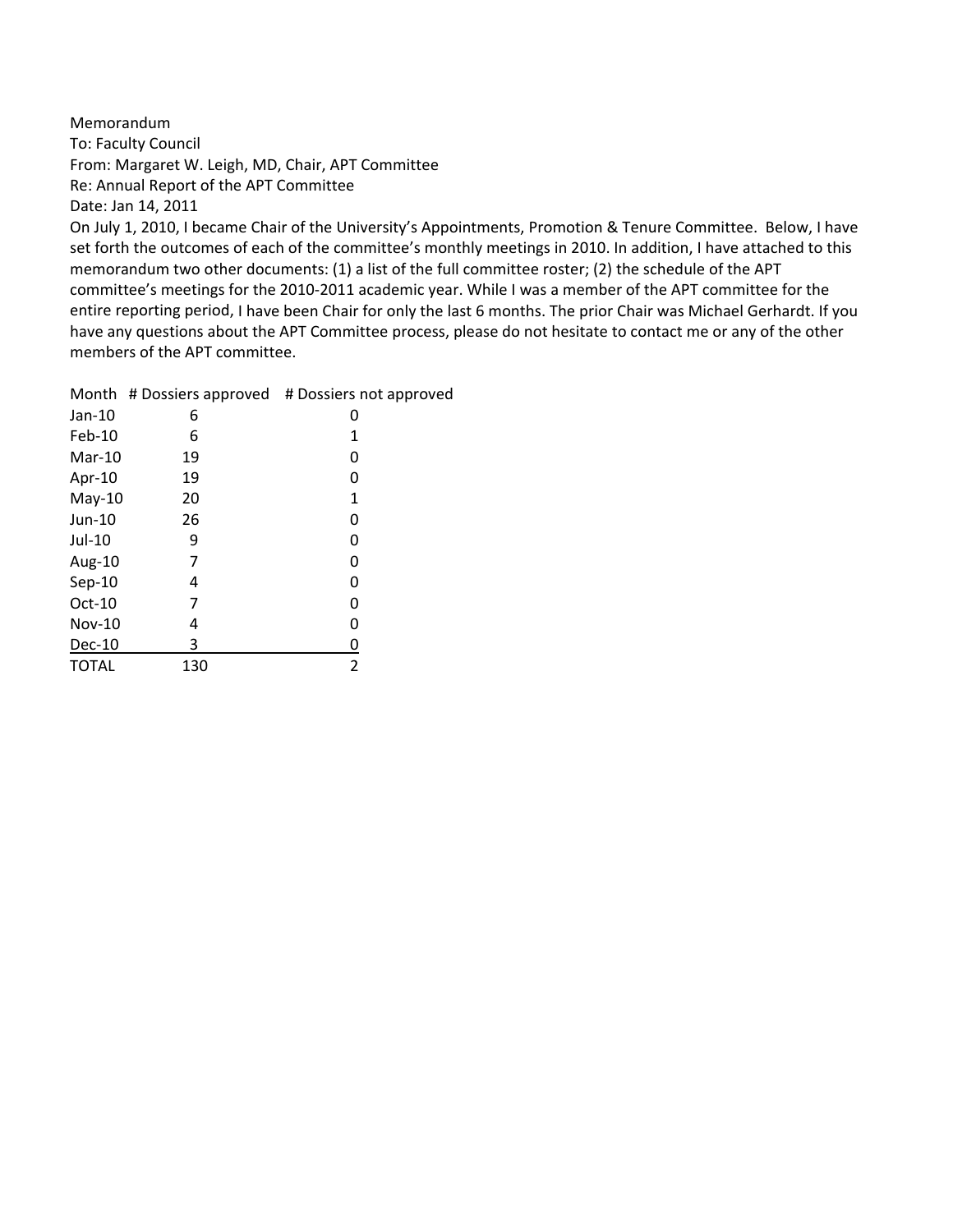## **COMMITTEE ON APPOINTMENTS, PROMOTION AND TENURE SCHEDULE OF MEETINGS FOR THE ACADEMIC YEAR 2010/2011**

| <b>Sub-Committee</b> | <b>Full Committee</b> |
|----------------------|-----------------------|
| 6/30/2010            | 7/7/2010              |
| 8/4/2010             | 8/11/2010             |
| 9/1/2010             | 9/8/2010              |
| 9/29/2010            | 10/6/2010             |
| 10/27/2010           | 11/3/2010             |
| 11/23/2010           | 12/1/2010             |
| 1/5/2011             | 1/12/2011             |
| 2/2/2011             | 2/9/2011              |
| 3/2/2011             | 3/9/2011              |
| 4/6/2011             | 4/13/2011             |
| 5/4/2011             | 5/11/2011             |
| 6/1/2011             | 6/8/2011              |

- Meetings of the Committee on Appointments, Promotion and Tenure are determined primarily by the meeting schedule of the University's Board of Trustees.
- All meetings are held in 105 South Building, 3:00 pm 5:00 pm